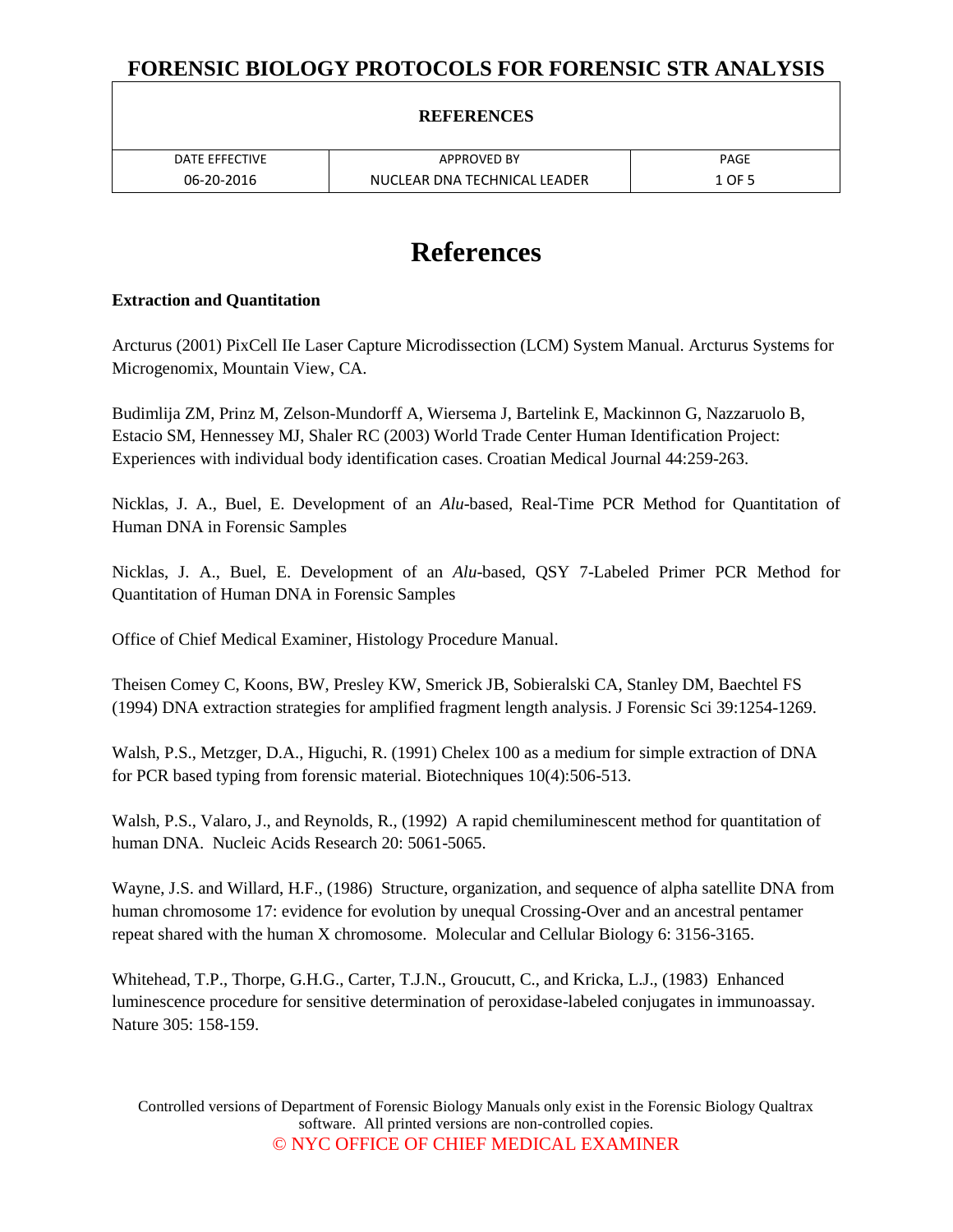### **REFERENCES**

| DATE EFFECTIVE | <b>APPROVED BY</b>           | PAGE   |
|----------------|------------------------------|--------|
| 06-20-2016     | NUCLEAR DNA TECHNICAL LEADER | 2 OF 5 |

#### **Fluorescent STR technology: methods and validations**

Applied Biosystems (1997) AmpFlSTR Profiler Plus User's Manual, The Perkin Elmer Corporation, Foster City.

Applied Biosystems, (1998) AmpFlSTR Cofiler User's Manual, The Perkin Elmer Corporation , Foster City.

Applied Biosystems (1998) ABI PRISM<sup>™</sup> GeneScan Analysis Software 3.1 User's manual. The Perkin Elmer Corporation, Foster City.

Applied Biosystems (2001) AmpFlSTR Identifiler PCR Amplification Kit User's Manual. Foster City, CA.

Applied Biosystems (2004a) AmpFlSTR Identifiler PCR Amplification kit. Product Bulletin. Human Identification Group, Foster City, CA.

Applied Biosystems (2004b) AmpFlSTR Identifiler PCR Amplification kit. Application Note. Human Identification Group, Foster City, CA.

Buel, E.; Schwartz, M.B.; LaFountain, M.J.; (1998) Capillary electrophoresis STR analysis: Comparison to gel based systems. J. Forensic Sci. 43:164-170.

Clark, J.M. (1988) Novel non-templated nucleotide addition reactions catalyzed by prokaryotic and eukaryotic DNA polymerases. Nucleic Acids Res. 16:9677-9686.

Clayton, T.M., Whitaker, J..P, Sparkes, R., Gill, P. (1998) Analysis and interpretation of mixed forensic stains using DNA STR profiling. Forensic Sci. Int. 91:55-70.

Collins, P.J., Hennessy, L.K., Leibelt, C.S., Roby, R.K., Reeder, D.J., Foxall, P.A. (2004) Developmental validation of a single-tube amplification of the 13 CODIS STR loci, D2S1338, D19S433, and Amelogenin: The AmpFlSTR Identifiler PCR amplification kit. J. Forensic Sci. 49: 1 – 13.

Gill ,P.; Kimpton, C.P.; Urquhart, A.; Oldroyd, N.; Millican, E.S.; Watson, S.K.; Downes, T.J. (1995) Automated short tandem repeats (STR) analysis in forensic casework - a strategy for the future. Electrophoresis 16: 1543-1552.

Controlled versions of Department of Forensic Biology Manuals only exist in the Forensic Biology Qualtrax software. All printed versions are non-controlled copies. © NYC OFFICE OF CHIEF MEDICAL EXAMINER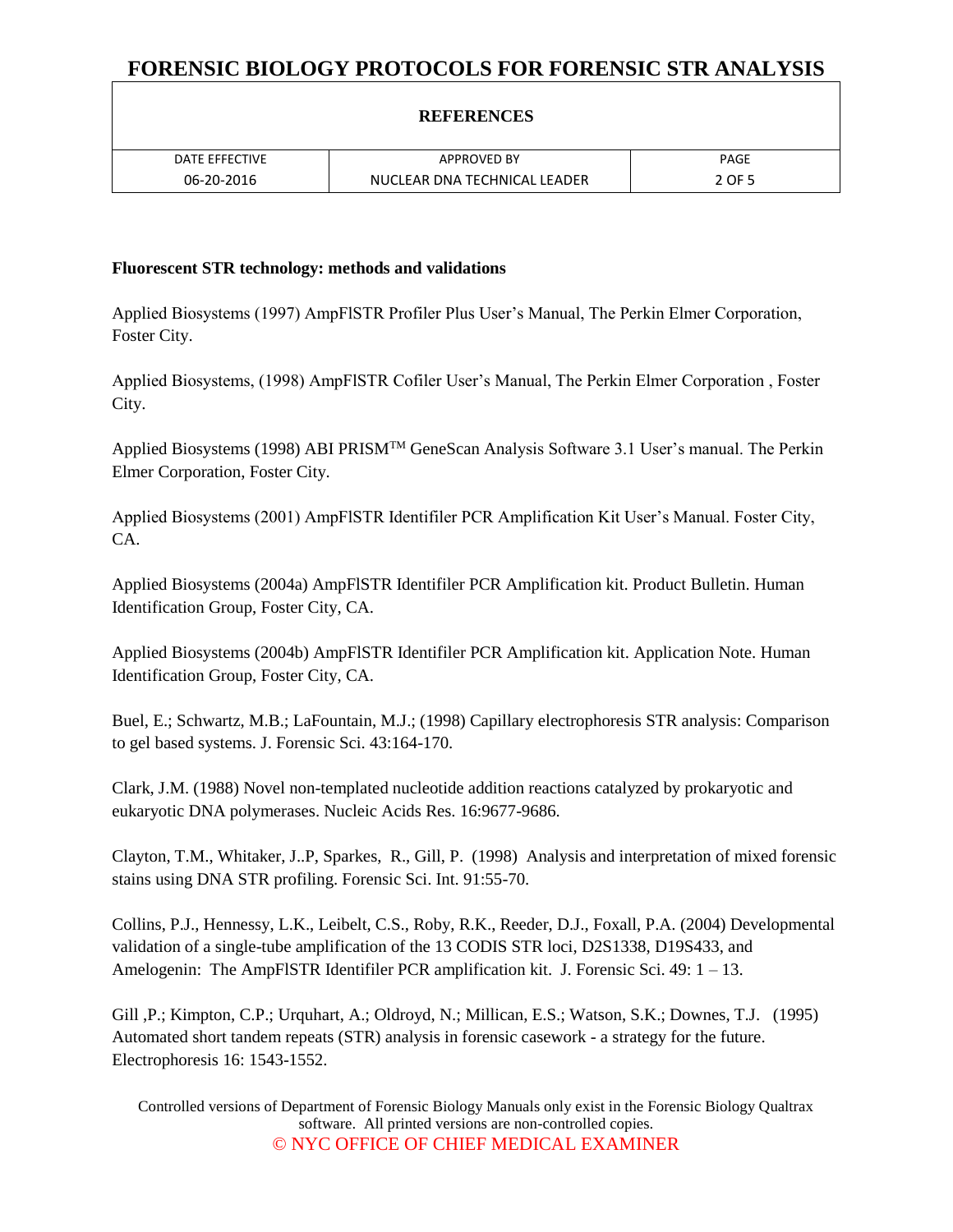### **REFERENCES**

| DATE EFFECTIVE | <b>APPROVED BY</b>           | PAGE   |
|----------------|------------------------------|--------|
| 06-20-2016     | NUCLEAR DNA TECHNICAL LEADER | 3 OF 5 |

Holt, C.L.; Bouncristiani,, M.; Wallin, J.M.; Nguyen, T.; Lazaruk, K.D.; Walsh, P.S.W. (2002) TWGDAM Validation of AmpFlSTR PCR Amplification Kits for Forensic DNA Casework. J Forensic Sci, Volume 47 : 66-96.

Kayser M, Prinz M, et al (1997) Evaluation of Y chromosomal STRs: a multicenter study. Int. J. Leg. Med. 110:125-133.

Krenke B, Tereba A, Anderson SJ, Buel E, Culhane S, Finis CJ, Tomsey CS, et al ....(2002) Validation of a 16-locus fluorescent multiplex system. J Forensic Sci 47:773-785.

Mannucci, A.; Sullivan, K.M.; Ivanov PI; Gill, P. (1993) Forensic Application of a rapid and quantitative DNA sex test by amplification of the X-Y homologous gene Amelogenin. Int J Leg Med 106:190-193.

Moretti T, Koons B, Budowle B (1998) Enhancement of PCR amplification yield and specificity using AmpliTaq Gold DNA Polymerase. Biotechniques 25:716-722.

Prinz M (2003) Advantages and Disadvantages of Y-Short tandem repeat testing in forensic casework. Forensic Science Review 15: 189-195.

Prinz M, Ishii A, Coleman A, Baum HJ, Shaler RC (2001) Validation and casework application of a Y chromosome specific STR multiplex. Forensic Science Int. 120:177-188.

Promega (2002) Powerplex 16 System, Technical Manual D012, Promega Corporation, Madison.

Roffey PE, Eckhoff CI, Kuhl JL (2000) A rare mutation in the Amelogenin gene and its potential investigative ramifications. J Forensic Sci 45:1016-1019.

Sparkes, R., Kimpton, C., Watson, S., Oldroyd, N., Clayton, T., Barnett, L., Arnold, J., Thompson, C., Hale, R., Chapman, J., Urquhart, A., Gill, P. (1996) The validation of a 7-locus multiplex STR test for use in forensic casework (I) Mixtures, ageing, degardation and species studies. Int J. Leg. Med. 109:186-194.

Sparkes, R., Kimpton, C., Gilbard, S., Carne, P., Andersen, J., Oldroyd, N., Thomas, D., Urquhart, A., Gill, P. (1996) The validation of a 7-locus multiplex STR test for use in forensic casework (I) Artefacts, casework studies and success rates. Int J. Leg. Med. 109:195-204.

Controlled versions of Department of Forensic Biology Manuals only exist in the Forensic Biology Qualtrax software. All printed versions are non-controlled copies. © NYC OFFICE OF CHIEF MEDICAL EXAMINER Walsh, P.S., Fildes, N.J., Reynolds, R. (1996) Sequence analysis and characterization of stutter products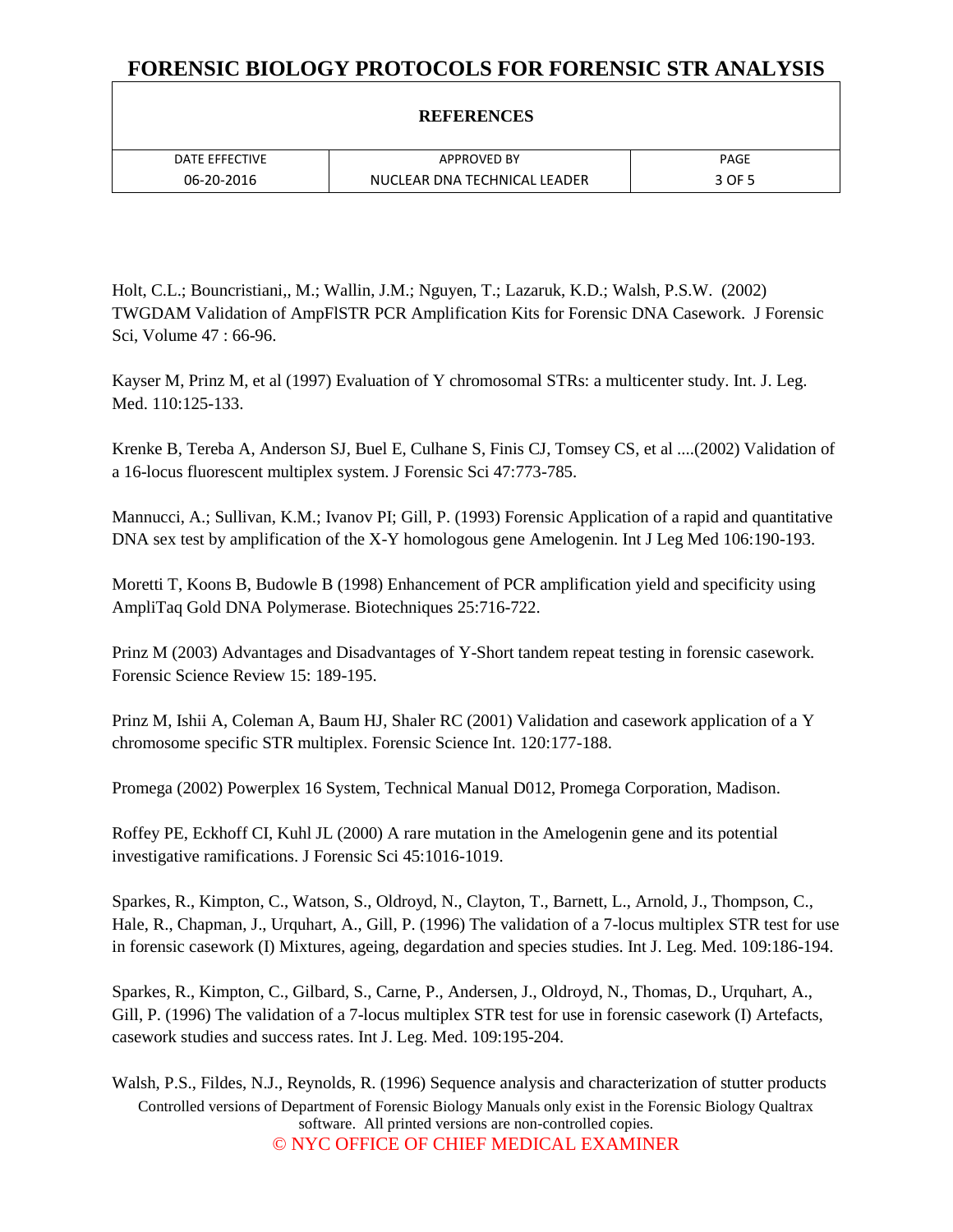## **REFERENCES**

| DATE FFFFCTIVE | <b>APPROVED BY</b>           | PAGE                   |
|----------------|------------------------------|------------------------|
| 06-20-2016     | NUCLEAR DNA TECHNICAL LEADER | $+$ OF $-$<br><u>д</u> |

at the tetranucleotide repeat locus VWA. Nucleic Acids Res. 24:2807-2812.

Wallin JM, Holt CL, Lazaruk KD, Ngyuen TH, Walsh PS (2002) Constructing universal multiplex PCR systems for comparative Genotyping. J Forensic Sci, Volume 47 : 52-65.

Whitaker, J.P.; Clayton, T.M.; Urquhart, A.J.; Millican, E.S.; Downes, T.J.; Kimpton, C.P.; Gill, P. (1995) Short Tandem Repeat Typing of Bodies from a Mass Disaster: High Success Rate and Characteristic Amplification Patterns in Highly Degraded Samples. Biotechniques, 18:671-677.

#### **Genetic markers and theoretical background**

Baer W, Brinkmann B, et al (1997) DNA recommendations: Further report of DNA commission of the International Society of Forensic Genetics regarding the use of Short tandem repeat systems. Int J Leg Med 110:175-176.

Budowle B, Masibay A et al (2001) STR primer concordance study. Forensic Sci Int 124:47-54.

Clayton TM, Hill SM, Denton LA, Watson SK, Urquhart AJ (2004) Primer binding site mutations affecting the typing of STR loci contained within the AMPFlSTR SGM kit. Forensic Sci Int 139:255-259.

De Knijff P, Kayser M, Prinz M, et al (1997) Chromosome Y microsatellites: population genetic and evolutionary aspects. Int. J. Leg. Med. 110: 134-140.

DNA recommendations-1994 report concerning further recommendations of the DNA (1994) Commission of the ISFH regarding PCR-based polymorphisms in STR (short tandem repeat) systems. Int. J. Leg. Med. 107: 159-160.

Gill P, Brenner C, et al (2001) DNA commission of the International Society of Forensic genetics: recommendations on forensic analysis using Y-chromosome STRs. Int J Leg Med 114:305-309.

Jobling MA, Tyler-Smith C (1995) Fathers and sons: the Y chromosome and human evolution. TIG 11: 449-456

Controlled versions of Department of Forensic Biology Manuals only exist in the Forensic Biology Qualtrax software. All printed versions are non-controlled copies. © NYC OFFICE OF CHIEF MEDICAL EXAMINER Lazaruk K, Wallin J, Holt C, Ngyuen T, Walsh PS (2001) Sequence variation in humans and other primates at six short tandem repeat loci used in forensic identity testing. Forensic Sci Int 119:1-10. Kayser M, Bauer S, Schaedlich H, Prinz M, Batzer M, Zimmermann PA, Boatin BA, Stoneking M (2003) Y chromosome STR haplotypes and the genetic structure of U.S. populations of African, European, and